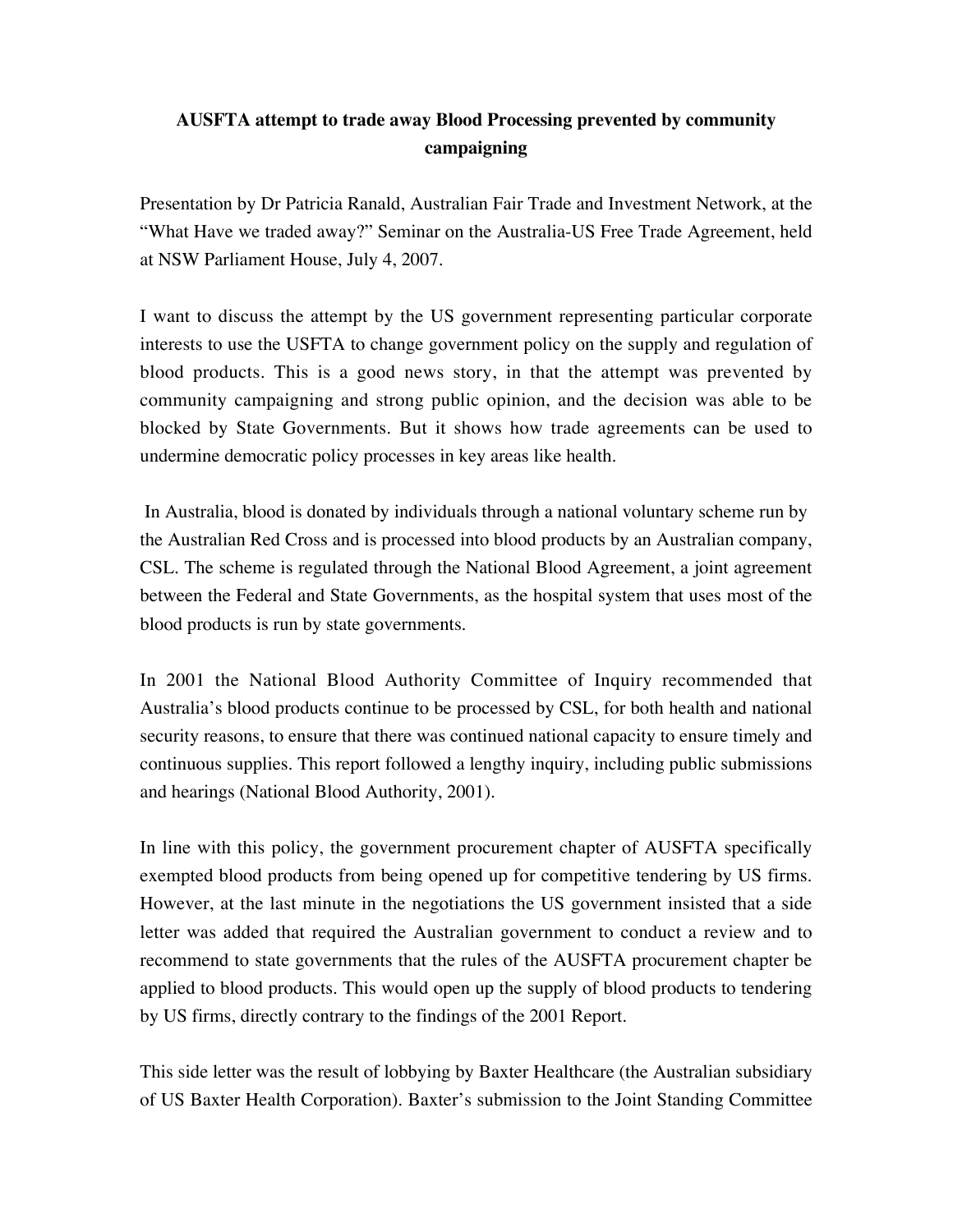on Treaties stated: 'Baxter referred its concern …to the United States Government which then added the issue to its agenda, and in 2003 the topic was discussed at length in the FTA negotiations. The Side Letter describes the results of those negotiations' (Baxter Healthcare 2004: 3). One again this is an example of specific industry interests' success in lobbying for provisions in a trade agreement which were contrary to public health policy.

The USFTA side letter required a review of Australia's blood processing arrangements in 2006, but also specified that the Federal Government 'will recommend to Australia's States and Territories that future arrangements for the supply of such services be done through tender processes open to US firms under the same rules as other government procurement. However, the wording of the Side Letter did not bind the States and Territories to agree with the Federal Government's recommendation.

Further, AUSFTA imposed a trade test even on the safety and quality requirements that Australia may place on suppliers of blood products. These requirements 'shall not be prepared, adopted or applied with a view to **or with the effect of** creating unnecessary obstacles to trade'. Thus blood products could become subject to the dispute settlement provisions of the AUSFTA.

The review was conducted in 2006. Many health and community organizations, health academics, the Australian Red Cross, and AFTINET made submissions to the review, urging retention of the current system, and there was a public media debate (Australian Red Cross, 2006, Bambrick et al, 2006, AFTINET, 2006). The Australian State Health Ministers' Conference also made a public statement in April 2006 re-asserting the national policy principle of self-sufficiency in blood products." (Australian Health Ministers' Conference, 2006).

The review report recommended against tendering, concluding that the voluntary collection of blood in Australia and self sufficiency in blood products should remain key objectives of Australian policy. Tendering to US firms would involve substantial additional costs for transport and return of Australian blood plasma, and substantial safety compliance and risk management costs. It would also increase the lead time between the collection of blood plasma and its clinical use, and increase the risk of interruption to supply. (Flood et al, 2006, pp 6-8).

Despite these recommendations, Federal Health Minister Tony Abbott announced that the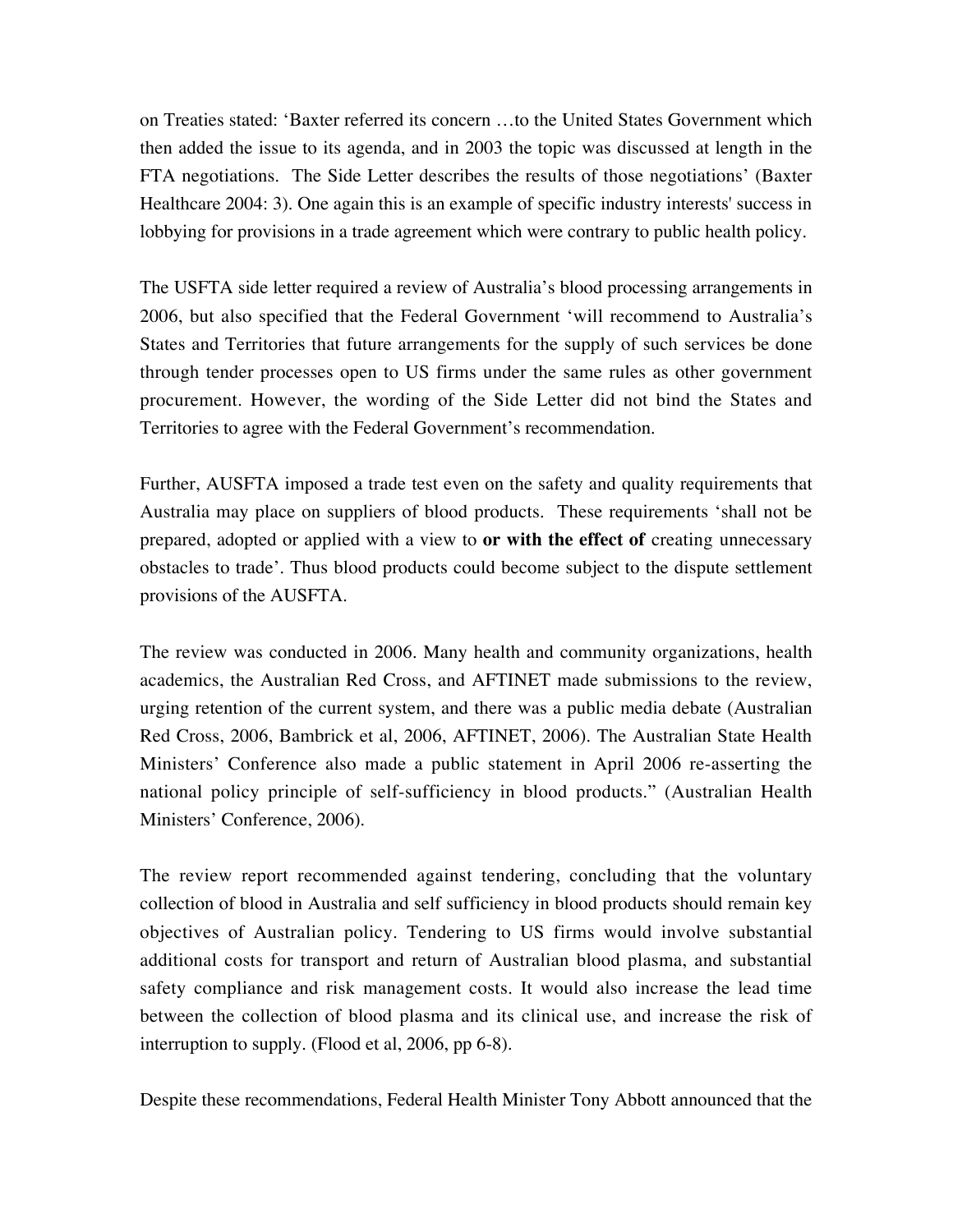terms of AUSFTA obliged him to contradict the review and recommend to the states the application of AUSFTA tendering rules to open provision of blood products and services to competitive tendering by US firms. (Abbott, 2006).

A meeting in March 2007 of all State and Territory Health Ministers rejected the government recommendation for tendering. The Federal Health Minister then announced that, since there was no consensus for change, the current arrangements would continue without competitive tendering (Abbott, 2007).

The Trade Minister Warren Truss appeared publicly to accept the right of state and territory governments to refuse to accept the Federal Government recommendation. He was quoted in the media as saying "We've met our commitment under the FTA. The commitment was to conduct a review, and we have asked the states, we have done everything we can do within our sovereign powers. We're quite satisfied we've met the obligations. I'm not saying the US won't continue to raise the issue with us" (Breusch and Sutherland, 2007).

The US Embassy did indeed criticise the findings of the review (Breusch and Sutherland, 2007). It remains to be seen whether the US will use the disputes process to argue that Australia has not met its AUSFTA obligations .

This issue is a clear example of the way in which trade agreements can undermine the democratic process of policy making. The Federal government was bound by AUSTFTA to conduct a review by health policy experts and was then bound to ignore its findings, an absurd situation. Because of the prior Commonwealth-State Agreement, the state governments remained free to decide the issues on the basis of health policy as indicated in the review findings, and refused to accept tendering. The Federal Government was then able to declare that is had met its AUSFTA obligations. However, it is still open to the US government to use the government to government dispute process to challenge the outcome. There is also some evidence of pressure to use a greater proportion of imported specialised blood products from overseas (currently these make up a small proportion of total supplies), which could be a back door method for undermining the blood selfsufficiency policy. We will need to remain vigilant about this issue.

## **References**

Abbott, Tony, (2006) "Free Trade Agreement (AUSFTA)" Minister for Health Media Release, December 15 www.health.gov.au/internet/ministers